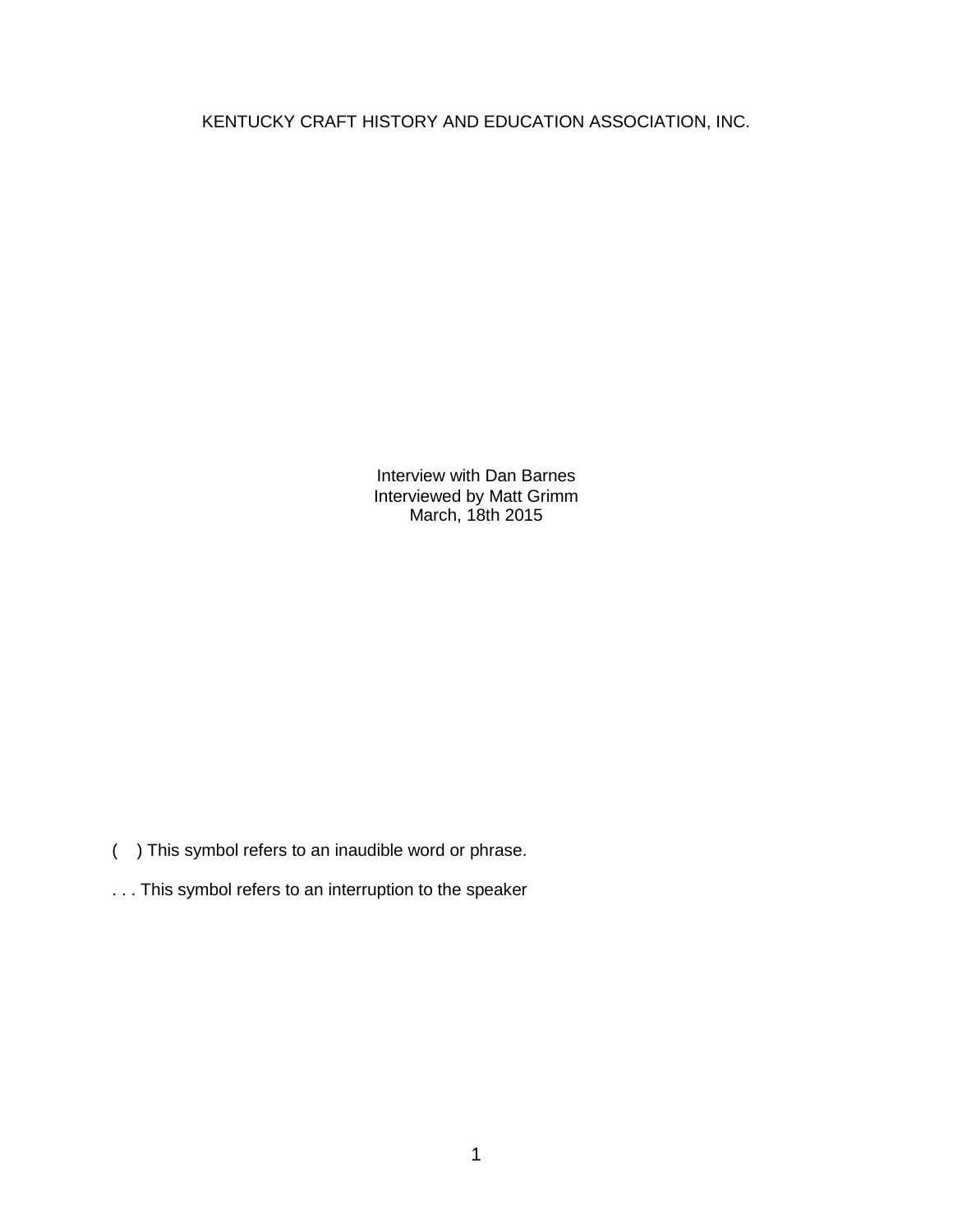Barnes: Hello, I'm Dan Barnes. I live in Lexington, Kentucky and this is in the living room of my home.

Grimm: Let's just start with your background. What is your background, where are you from? Are you a Kentucky native?

Barnes: Yes, grew up in western Kentucky in Henderson, right on the Ohio River. Skied many water ski trips up and down the Ohio growing up. Grew up in a family of builders and craftsmen. My family . . . my grandfather was an excellent craftsmen. Actually he built most of the cabinets for many years and even would install those. There was three other brothers involved in the family business, other than my dad and it was pretty much broken up into categories. My dad was the office guy, we had a construction crew that did the rough construction. We had a crew that did the interior part of the construction. And as I began to grow up, I began to work with the interior part of the construction work. So I actually cased windows and hung doors and laid down particle board and hung drywall, I did a little bit of all of it. So, I think a lot of what I have today that's technical skills, were learned even way back then as a child.

Grimm: Well, you look at the work of guys that hang drywall and mud those walls, or tile, or, you know, so much of it really is an art form. . .

Barnes: Sure.

Grimm: You know? And did that history of your family being in the craft trade influence you?

Barnes: Most definitely. And that even goes deeper with my mother. My mother had a great color sense. She worked with all the colors and the selection process, which I was a part of growing up. So inherently, I gained all those things from growing up and that was such an asset. Not that they taught me specifically, but you grew up with it. It was part of what you learned and experienced. So it came natural to me when I moved to Lexington.

Grimm: Yea. When did you discover art? When did you say, well maybe this is . . .

Barnes: Well, that's the strange thing. I think it even starts when I was six or eight years old. I would ask my father to take me to the carnival. Now this may sound strange, but I would go to the carnival and I would watch them set up the carnival. I didn't go ride the rides, I watched them set up the carnival and then I would go back to the shop, because I had all the basic tools already and I would mimic the ride that they had built. And so, that's, you know, in a lot of ways engineering of sorts, but I would. . .developed my skills as a child mimicking that sort of thing and learning how to paint and do all the things that I did to those Ferris wheels and all sorts of circus tents and I did all that as a child, just for the fun of it. I think my parents thought I was crazy, but it was fun for me. For whatever reason I enjoyed doing it. Of course, when I got in school, in high school I started with an art class and it was instantly I knew that I felt at home there. My professor there, or my teacher, her name was Nia Whitledge and I still talk to her to this day. It's a wonderful relationship, she's, I think, in her nineties now. I spoke with her just a few weeks ago and she said if you come to Henderson, make sure you stop by to visit. And I intend to do that.

Grimm: Yea, that's neat. Give me one second. . .So, to have that relationship with your high school art teacher. I mean, sort of as a mentor. She really encouraged you?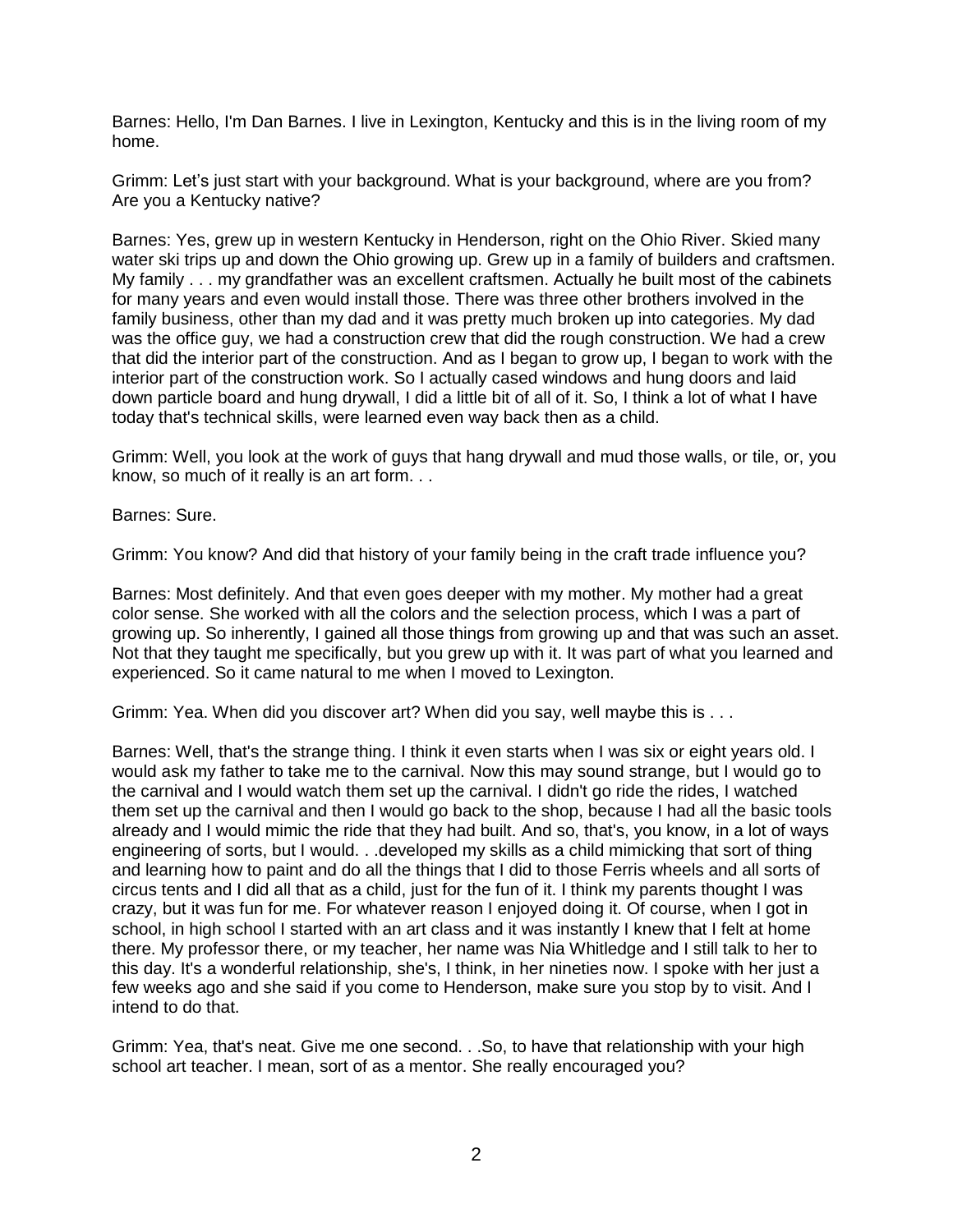Barnes: Oh, a major influence. As a kid growing up, I really didn't know if I was coming or going, you know, I was trying to find myself and to have that encouragement from somebody that's your teacher, instantly I felt at home and welcome there and began to blossom. And when I graduated high school, which Henderson at the time, was one of the largest high schools in the state. I think they may still be, but I won the art award from my high school. And I was in band, as well, even received the silver award in music.

Grimm: Oh, yea?

Barnes: Yea.

Grimm: What instrument did you play?

Barnes: Trumpet.

Grimm: Oh, yea. Me too.

Barnes: So yea, that followed me for many years later too, which I can tell more about that later, but...

Grimm: So then you graduated from high school and went on to the University of Kentucky and . . .

Barnes: Well, how that came about was, we had a snow storm back in the seventies, it was, they, I think they even referred to it as a blizzard. We had like two feet of snow in Henderson. And I was at that point working for my dad, just out of high school. And I was outside putting cedar channel lock siding on a house in the snow and the bells went off. I started school the next semester. (Laughter, Barnes and Grimm) Smart. That was the best thing that ever could have happened to me.

Grimm: It's not about the long term, big picture here.

Barnes: All of a sudden, I was thinking there's a bigger picture here and I didn't necessarily want to be doing that kind of work my whole life. So, I started going to University of Kentucky in the interior design department, which my degree is actually human environmental design, where I began to grow and learn and meet professors and people that would follow me for the rest of my life. Didn't know that at the time either. I've had several professors, like Arturo Sandoval, a lighting professor, Joe Rayboro. One of my other professors, you're going to have to wait, but we'll pull up this name because it's important. (Laughter, Barnes)

Grimm: Well, Arturo ( ) and has been a real influence for you. . .

Barnes: Yes.

Grimm: And encouragement. Do you remember some of those early... you know, when you were sitting in his class listening to his instruction, him coming alongside you, to sort of guide you. What, you know, how did he train you and how did he help you to develop?

Barnes: Well, he....It....it...First, I thought he was crazy. (Laughter, Barnes) Because here I am, this kid straight from Henderson, Kentucky. It was very, you know, I don't want to say backward, but, it's small town and of course Arturo had been around the world and I had to adjust to that,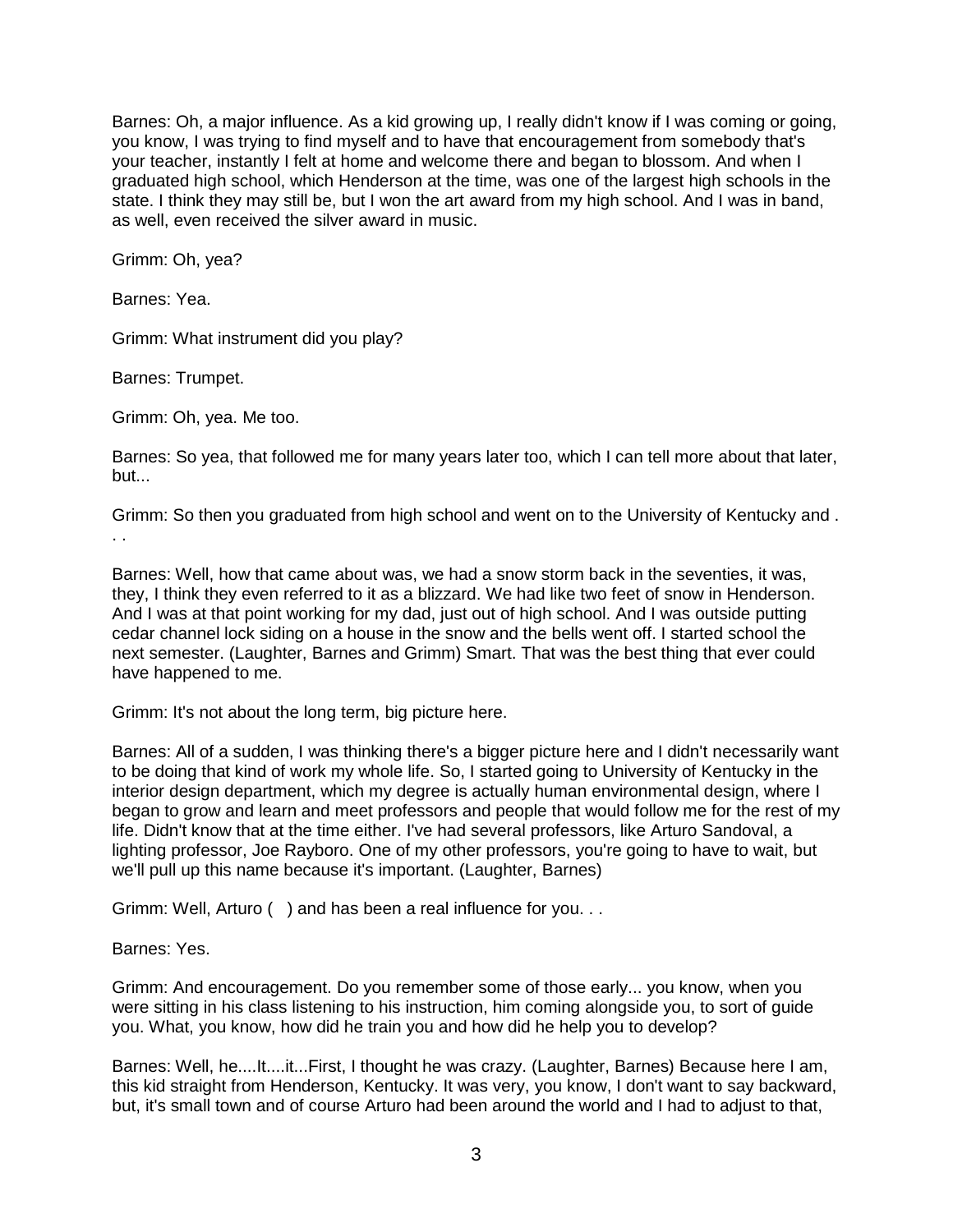but he was just... the main thing, I would say, well just encouraging. He constantly encouraged and would lead you down the road in the right direction. As I tell this story a lot, many years later, when I started creating my artwork to sell, I was making everything on a smaller scale and he continued to say, Dan, that looks great, but you need to make it bigger. And I'd say, well, I can't do that because of this and I had all these excuses why I couldn't make it bigger and he would still say, every time I'd see him he'd say, looks great, Dan, make it bigger. What can you do to make it bigger? And finally, one day I made it bigger and it was an instant stamp of approval. There was something about the credibility of making the larger work that opened a lot of doors. And that's about the time I applied to the Kentucky Guild for the first time. Don't think I would have gotten in, probably, if I hadn't or developed the work and expanded it and got to the scale that I was on. But that was all due to Arturo Sandoval.

Grimm: Yea. Well, describe your work a little bit, you know. What materials, what technique do you use?

Barnes: Well, I started out in the stained glass area. I took a stained glass class locally from Hollocks Stained Glass. A little off subject, but two years after that, the lady that actually taught me began to work for me. And never looked back from that. The stained glass evolved into doing three dimensional stained glass sculpture. Some mixed with metals, some mixed with wood. That morphed into doing a lot of fused glass work, where you take stained glass and melt it together. And really, I guess at this point, I would consider myself more of a mixed media artist, than just a so called glass artist. Because I'm mixing copper, brass, aluminum, with the metals, with the glass to create all sorts of wall pieces and sculptures. And I've continued to morph and grow and evolve and I think that's a direct result of the market and me creating new things and keeping people interested in what I'm doing. It's been crucial for me to keep buyers interested in what I'm doing. By continuing to evolve and create new work, which is inherently who I am anyway, I will always have that inner drive to grow and produce. Where that comes from, I don't know, but it's just there. But it also keeps the buyers interested in what I'm doing. Hopefully, keep the purchases happening. Because the reality is, this is a business, you know, I'm an artist, but yet, I'm also a businessman. So I want to make a living and eat. (Laughter, Barnes)

Grimm: And maybe that's partially why you did the upholstery early on.

Barnes: Oh, yea. Early on when I graduated from the University, I started doing custom upholstery work because it was an instant income for me. Didn't have any classes. I took a chair apart. I was working at a furniture store right out of college and was actually the warehouse manager. We had a chair that got damaged, it was in the front of the store and I took that chair apart and mechanically just reversed the process. And recovered that chair and never will forget, took the chair back into the office and it sat in the front, just inside the front door, and it sold the next week. And I instantly had a sideline. All the other designers that worked there, wanted me to do custom things like headboards and benches and beds and I started recovering furniture and it snowballed into a full time business. I walked out of Hellringer's on my own. Hellringer's Furniture store that was the store back in the day. And woke up about a week later, sweating, ringing wet with sweat, thinking what have I done? (Laughter, Barnes) But, went at it with that same tenacity that I grew up with and didn't look back. I've done a lot of work for the design community and high end design community for many years.

Grimm: Do you still continue the upholstery today? For special clients?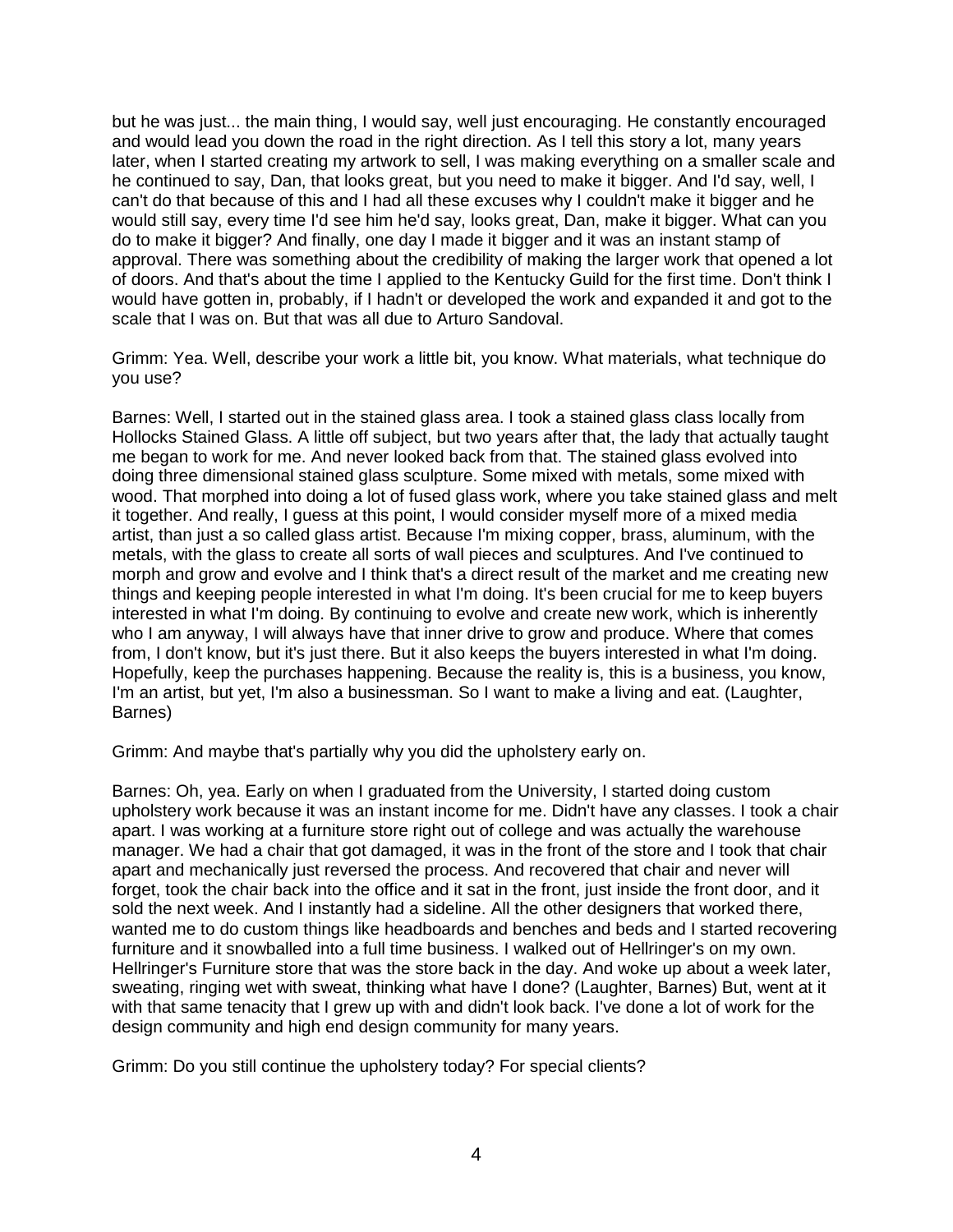Barnes: For a very few. Special is the right word. I had a client call the other day while I was in Florida doing shows and she was calling about getting some work done and I said, well you're one of the special ones. And she said, well, what do you mean? And I said, well I really am not doing upholstery anymore. (Laughter, Barnes) But, she's a good friend and I've done work for her for years and I'm going to do hers, but the art has, by far, taken over. And to be quite honest, believe it or not, I actually make probably three times the money, doing art, than I did doing the upholstery. I don't think a lot of people would understand that or think that that would be possible, but it's true.

Grimm: Yea. Well, early on, did you apprentice or work with glass artists before you set out on your own? Or did you just, kind of, jump into it?

Barnes: Well, believe it or not, I didn't. I took a stained glass class locally, as I said. Learned the basics. I did go to Portland and took one class on fusing, because I wanted to know the basics, but I kind of felt like, I had a lot of people tell me that I ought to look up Tiffany and I ought to look up this person and I ought to go follow that person and I was like, I wanted to try to find my own way. To come up with my own ideas and see what I could come up with that made me stand out. Make myself unique. And I was afraid that if I went the other route, it might put blinders on, so I chose the route of just developing my own way.

Grimm: Yea. Well, why do you create? And, you know, does your work contain a message in it or is it just for a love of the process? Why do you do what you do?

Barnes: It's just, it comes from within, this drive to create. I've had it since I was a little kid, as I spoke of earlier, creating the little scale models and things. It was... I've always had this hands on feeling, I've always wanted to create and to grow that process. I don't,...there's something about, me creating something and having someone else want that piece. Want something that I've created with my own hands, that tangible part of that. I don't want to say that it's, what's the word I'm looking for? I don't have to have their approval, but when you get it, from what you're making, when you can make a living doing it, there's something very special and rewarding about having a person, like I said, you know I travel and do shows all over the country. For me to go to a show, say, in Atlanta, like this past weekend and have a man walk in and buy a very large piece. He doesn't know me from a load of coal. For him to be willing to purchase that piece and put it in his home, well that's huge for me. That's very gratifying and fulfilling. But I just have always had that drive, to create, it was what I was given. We're all given things and that's what I was given.

Grimm: Yea. Let's talk a little bit about how your work has evolved over the years. Some of the more recent things, the medallions and things, do they have a message or similar theme to them? Or how does that change, you know?

Barnes: Well, a lot of the work. I guess when I first really hit the scene, I had just went to Egypt. Took a trip to Egypt. And it was very eye opening. I saw a lot of symbolisms there, in the architecture and the sculptures and I came home and created the whole series of solar discs, is that kind of what you're talking about? And the solar discs, that was obviously a direct result of going to Egypt, but I tried to make that my own work in that I incorporated the earth and the sun in that same one piece of artwork. So the bottom part being solid, representing the earth and the upper part with the glass and the light representing the sun and submerging those two together. So there's some, I guess you'd say there's some symbolism going on there. But, to be honest, for the most part, my work is just whatever comes to my mind and a lot of times, it is travel. A lot of time it's things that I see along the way that spark an idea. But, you know, I have work now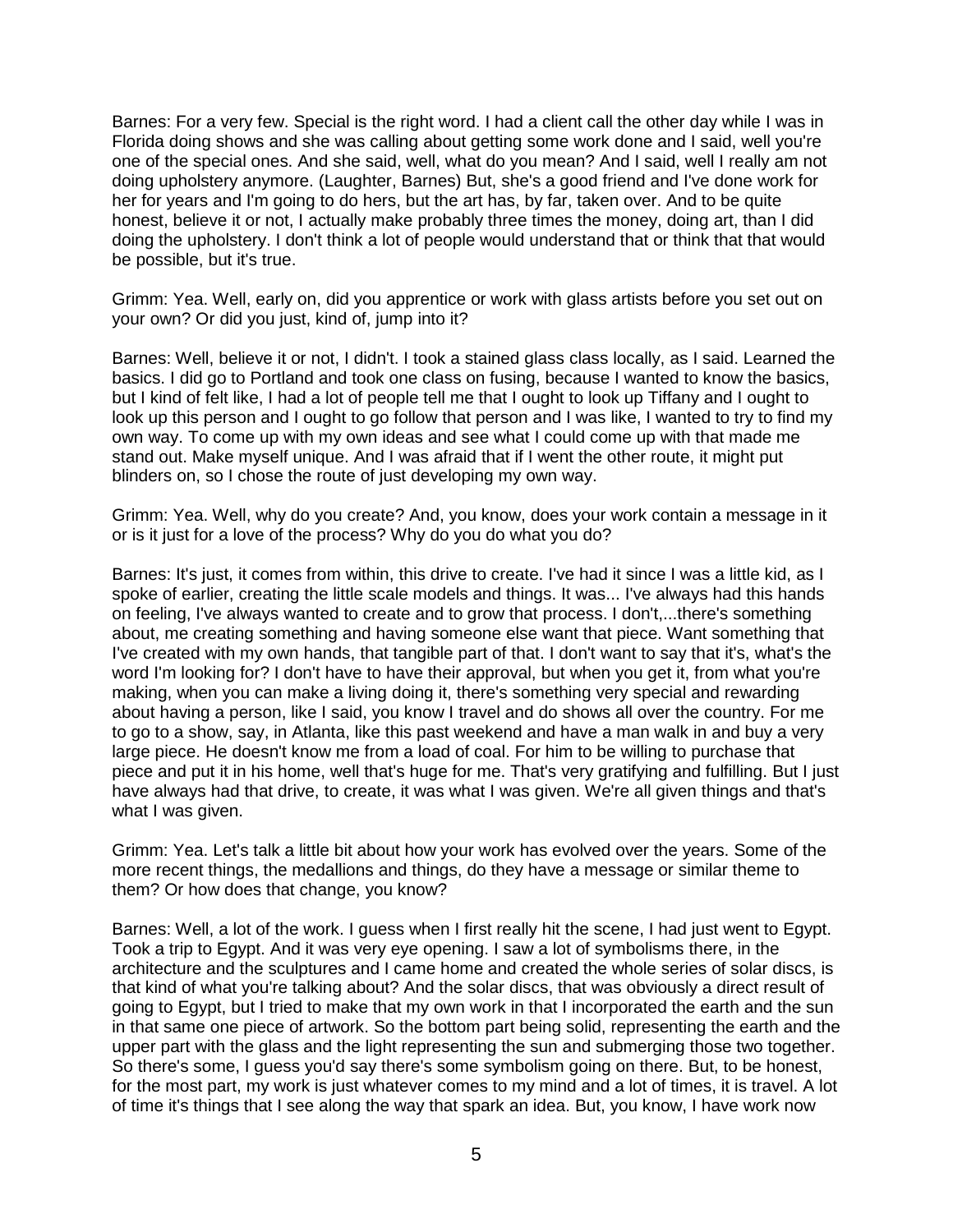that I refer to as my cosmos series, which is the fused glass, which I have order and chaos within that line of work, but to be honest, some of that is created because the clients want it. I think there's a need for them to have a title. For me personally, I'm not politically driven in that way, with my art. I just create things that I like and that I find appealing and interesting.

## Grimm: Right. Yea.

Barnes: I mean some artists, obviously, do do that and that's...but I don't see myself as heading in that direction.

Grimm: So your process. You're in the studio, do you try certain things, experiment with fusing this color with this one and let's try to incorporate some wood or metal here and see how...I mean is it just a constant trying and retrying?

Barnes: Of course, it's a constant evolution. It's like right now, I'm working on creating a whole new line, where I'm going to start creating pieces that have less glass. They're going to be more structured with a small amount of glass as an accent, but they're going to have more of the copper and more brass and aluminum. And there's two or three reasons for that. The reality is, as I said earlier, this is a business. So, I'm working on...I have a lot of clients that come in my booth that can't afford the big pieces at the price point that they are. So I'm developing these other pieces that are going to have less glass, less involved work for me, but still have the look, so I'm targeting that direct from a business standpoint. But what's funny about that is, when you start doing that, then the creative process begins to unfold, because now I'm having to think about what I can do and I was sitting at the show this past weekend in Atlanta sketching out ideas for these new pieces that I'm going to create. And so, it's part of that part that keeps me going, keeps me excited. I think you can probably see it on my face right now, because I get excited about it.

Grimm: Yea. So you mentioned that you're a little bit of a frustrated potter, too you love that. You got a kiln for your fuse glasses. . .

Barnes: Yea. It's horrible. It's a horrible thing to... I have to make myself not use my kiln for pottery. I had a pottery class in college and I had a lot of fun doing it, but, you know, I told myself when I went down this road of where I was headed that I was not going to broach that subject, I wasn't going to cross that line. And so, to keep that from happening, as you view my home, you'll find pottery everywhere. (Laughter, Barnes) I've got pottery from all over the country. From Maine to Key West, I've bought pieces of pottery. And actually, a lot of local artists. And, you know, there's part of that, part of this whole business, I like talking about this part because it's me giving back. For instance, this weekend I was at a show and the guy beside me wasn't having a very good show and he's a potter. Got three kids. Drove all the way from Wisconsin or Michigan, I can't remember. No, Wisconsin or. . . doesn't matter. And, I liked his work and I had a good show, so I went over and bought two pieces of his pottery. So, I was giving back to him, but yet, getting something that I really wanted too. So, I like, I enjoy doing that sort of thing. So, yea, I've had a lot of fun, buying, collecting my pottery. And I have to to kind of control myself, because I could actually buy it every show, but I'm trying to keep it down to every other show. (Laughter, Barnes)

Grimm: Is your work just a display pieces or do some of them have a functional artwork part?

Barnes: For the most part, they're mostly display. I did a few functional things. Of course, when the bottom dropped out of the market, I began to worry and started developing a few pieces that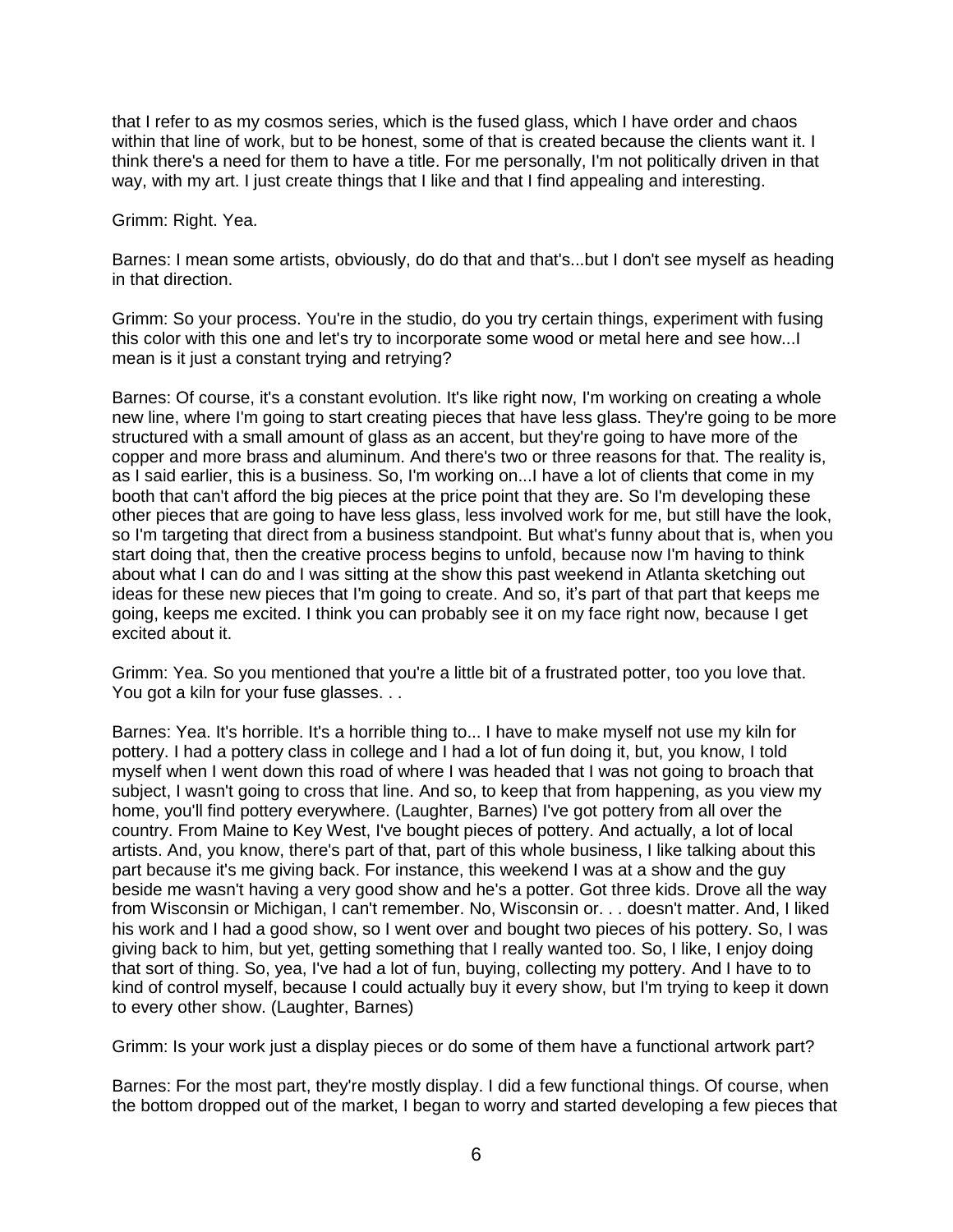were more functional like a few little side tables and things that were mounted on the wall. I did a few water fountains, a few things like that. But, to be quite honest, I found that for me, they were still more drawn to my bigger wall pieces. And I think, you know, it has to do with the price point with what I've got, and if it's what people want, the people that have money still have it. And I've not really seen a downturn in my sales, during the slow economy. For the most part, for the most part, my work is strictly, I wouldn't say functional, it's more just aesthetic.

Grimm: Yea. And you have had several high end commissions. And you know, both office space and in private homes. You know, glass sculptures hanging in the lobbies or atriums. Talk a little bit about that and do you approach those big commissions differently?

Barnes: It is totally different, because when I'm creating here, I'm creating things from my own perspective and what I want to create. And when you're commissioned to do a piece for like, the Owensboro Convention Center, you're given a space, you're having to deal with architects, engineers, global spectrum, people that run the convention center, the city, you've got a whole lot more entities to mesh together and figure out what's going to work. And, so yea, it's a total different process. So, I'm considering all of those elements and the consideration of what I'm doing for the Owensboro Convention Center. And then on top of that, you've got the building itself. What's the architecture and what's the influence of that? And what am I putting in there and what impact is it going to have? They initially wanted me to do some of the current work that I'm doing and suspend it from the ceiling, these three dimensional stained glass sculptures that have thousands of little pieces of glass and I told them no. And they say, well what do you mean no? And I say, well, you've got a massive space here. Sixty feet tall, the building is 300 foot across the front. It's a huge space. That's not going to fill the space. And so, I had to come home and develop something that I felt that would fit the architecture, add something to the architecture and this particular case, the architecture is very contemporary, very clean lined, beautiful building and I added color and I added texture and visual movement, by bending the glass and so it, to me, I was adding those things to the space. That was perfect, because it draws your attention to that space.

Grimm: Was that Owensboro Convention Center the largest installation for you to date?

Barnes: It is. Yes, it hangs sixty feet, in a sixty foot space, sixty feet high. It hangs forty-five feet down. There's a 157 pieces of fused glass, anywhere from eighteen to thirty inches in length. It's suspended from fifteen stainless steel cables. And by having the fifteen cables like that I was able to spread all that out a little bit to fill a big volume of space, which I could have never done with the three or four pieces of stained glass that they wanted originally. So I ended up actually creating a scale model to present to them, because you know, how are they going to see what I'm envisioning? I couldn't draw it. Just lines on a paper, they weren't going to get it. So, I went back to my roots, to the design school and pulled out all my old drafting tables and all my pencils and erasures and right angles and triangles and created this scale model, so that they could visually see exactly what it was going to look like. I even did part of the architecture with the glass wall out front, so they could see exactly what it was going to look like. And it worked. It was instant. You could tell when I walked in the room, that they could...they got it.

Grimm: Yea. And was it special for you to come home, so to speak, western Kentucky. . .

## Barnes: Yea!

Grimm: Have a big signature piece there, not far from where you grew up?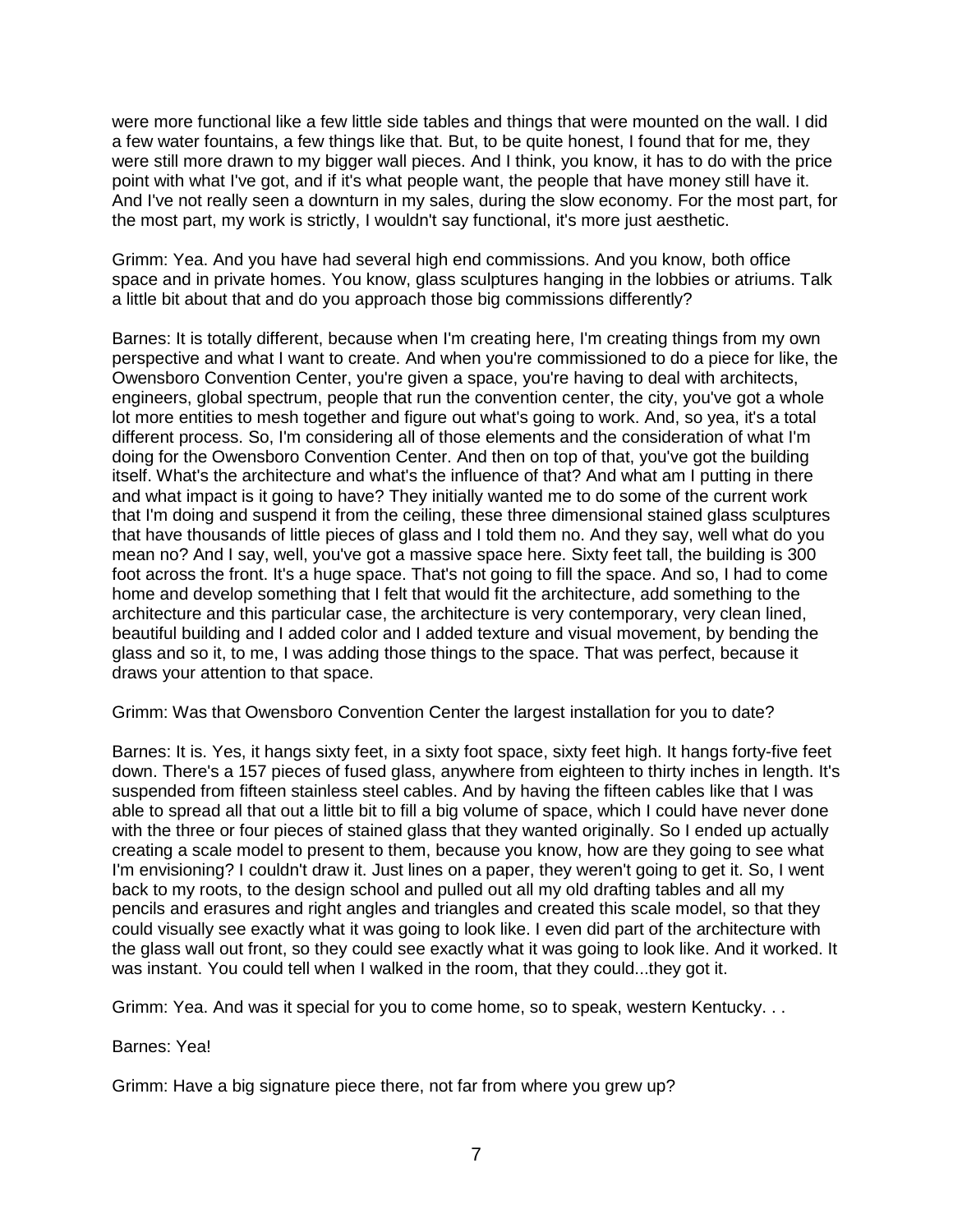Barnes: You know, the first thing I did was call home and tell my dad about it. And the first thing he did was call the newspaper. (Laughter, Barnes) So, I ended up in the Henderson newspaper two or three times, over it. Which is, you know, that's cool. You know, I mean, that's my roots, to hear about it and I could remember as a child, going to Owensboro to shop and we would cross the Green River on a ferry. So I was familiar with the area. And I'm very proud for Owensboro. They've made a conscious decision to move their city forward, rather than sit there stagnate. So they've...they're doing a lot for their city, so I was glad to be a part of that and hopefully add to that.

Grimm: Yea. So that was obviously a very big commission, high profile. You've had some in private homes as well, but where do you exhibit most of the time? Fairs or shows?

Barnes: Well, believe it or not, I've done galleries and a few things like that, but to be honest. You know, the reality is, for me, at this point. I'm doing this for a living and my sales are far better at shows. So I travel and do art shows from, golly, from West Palm Beach, Florida to Chicago, Baltimore, Atlanta, Minneapolis, Indianapolis. But, and it's a lot of hard work, but you're not going to meet the CEO of IBM in Lexington on a regular basis. She has a condo in Merrett Island, I mean, I'm sorry, not Merrett, she has a condo on Bonita Springs, Florida. I was lucky enough to have her walk in my booth there. And so, that's helped me too, in a lot of ways, being, having access to all these different shows and cities, puts you in front of a lot more audience. A more diverse audience and to be quite honest, people that have money.

Grimm: Yea. So you do spend a lot of time outside the state. What have you found, how does the arts community compare, in Kentucky, to these other places?

Barnes: Well, there's a lot of artists from all over the country and I actually have a lot of friends now from doing these shows. We run into each other. They're all juried shows and you run into a lot of the same people from city to city. So I have a network of people, but you know, this is home. Lexington will always be my home. I have a, even though I have a condo in Florida, Lexington's home. And the connections I've made here with the artists and to to the Kentucky Arts Council, the Kentucky Guild, those are priceless. I don't think I would have made it to where I am today, without those. Because they offered a lot of things that help you get to where you're going. I mean, even though I have all the skills and had college behind me, when you apply to the Kentucky Guild, for instance, and you're instantly accepted and people begin to walk up and introduce themselves to you, because you're now a member. Well, for me, right out of the bag, I was accepted and like, two or three weeks later, the Artisan Center in Berea opened and I was able to have one of my large pieces of art on display during the grand opening of that event. That was huge for me. And that would have not happened, if it hadn't been for the Kentucky Guild.

Grimm: Do you think the arts traditions here in Kentucky are stronger than other places?

Barnes: In a lot of respects, yes. And I can attest to that, because I go to other places and I tell the stories of what we have here and a lot of the artists are jealous of that. They don't have that in their state. Like the Kentucky Arts Council Kentucky Crafted Market, for instance. When you apply to the Kentucky Craft Market and get accepted, you're given, you go through a seminar where you're taught about marketing and lighting and booth design and all the different aspects of doing a show. They even walked us through the show floor where we would get to see where and what we were going to be displaying. And for a first time person, who has never done a show before, it's a daunting task. You know, you don't have a clue where you're going, or what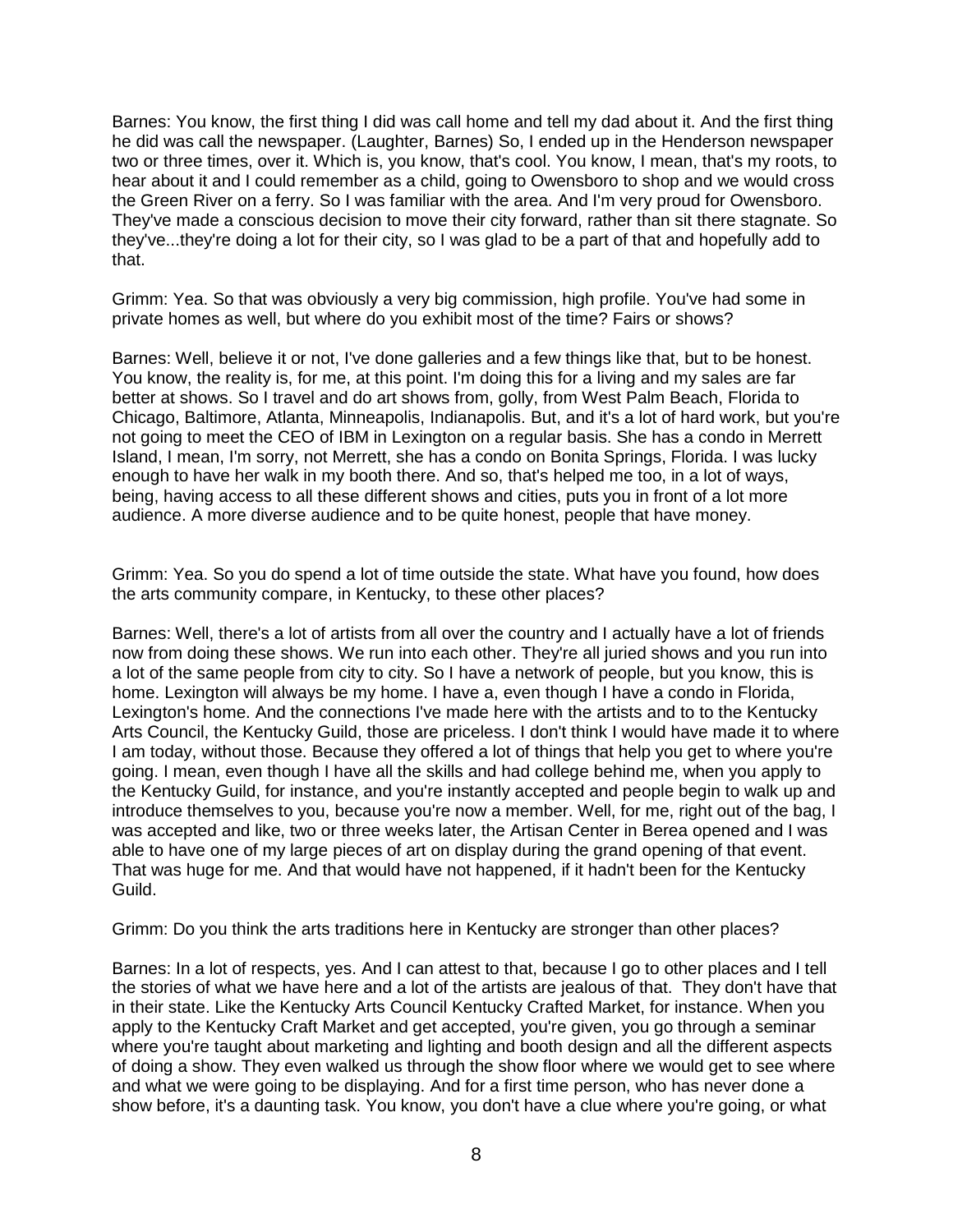you're doing and there's so much to learn. Even things like wholesale and retail, you know, how to deal with that at a show and marketing and all that. It was...they don't get that in other states. Very few other states do. So, what the state here has to offer with the Kentucky Arts Council and the Kentucky Guild. It's phenomenal and I'm very proud of it and I'm glad to be a part of it.

Grimm: Yea. So those groups are...like, you know, you mentioned the arts council, the Kentucky Guild of Artists and Craftsmen and there's KCHEA. Those groups are really important to form and then bring together this sense of arts community. . .

Barnes: And I think the KCHEA group and them working to preserve the history, well that's just phenomenal. I think it's a great thing. Documenting it, all of that sort of stuff only makes the whole stronger. It cements it, so to speak.

Grimm: Yea. What a great network, then, to. . .

Barnes: Well, to fall back on and refer people to. I work very hard to help other artists and suggest ideas and especially to people that come to me to ask questions. I'm as free as I can be with information, because that's what I found when I went to the Kentucky Guild and to these organizations. They met me with open arms and so it's actually very family like in a lot of ways. We have a connection that a lot of other people don't have, because we're drawing from the same heartbeat, so to speak. We all have that same interest and desire inside and it's...I want to be able to give back as I've received coming in.

Grimm: Yea. To that point, you've got an intern. (Phone ringing) Do you want to get that?

Barnes: Sorry.

Grimm: We were just talking about the arts groups in the state and how that's such a great network. You can help one another, you can share ideas, you've taught some seminars for young, budding artists.

Barnes: Yea.

Grimm: Share about that.

Barnes: Well, the background that I have in design gave me access to lighting and boot design and all the things I needed for that, so...and actually, in developing my own ideas for my own booth, I went to the National Craft Show in Baltimore to visit it. Because everybody kept telling me I ought to do that show anyways, so I'm thinking, well, what is the ACC and what is the American Craft Council and this big show in Baltimore? So I packed up and went to the show and it was the, probably a very moving point in my life, I spent all day walking around the floor. There was seven hundred artists there from all over the country. Everything in there was top of the line and I thought to myself, can I even get in here? And the second half of that day, I spent looking at booth design and what other artists were doing there and tried to extract the good things from several of them and come home to develop my own booth. Well, I moved on to do the Kentucky Craft Market for the first time and won best new exhibitor and best new in state artist, I think, right off the bat. And one of the things they talked about was my booth and how the display worked and how it showed off my work. I was then asked by the Kentucky Arts Council to start giving lectures to other artists, which I was very open and free to do. So I have done that for several years for both the Kentucky Guild and the Indiana Artisans, I've actually done that for Kentucky Museum of Arts and Crafts in Louisville and the Indiana Artisans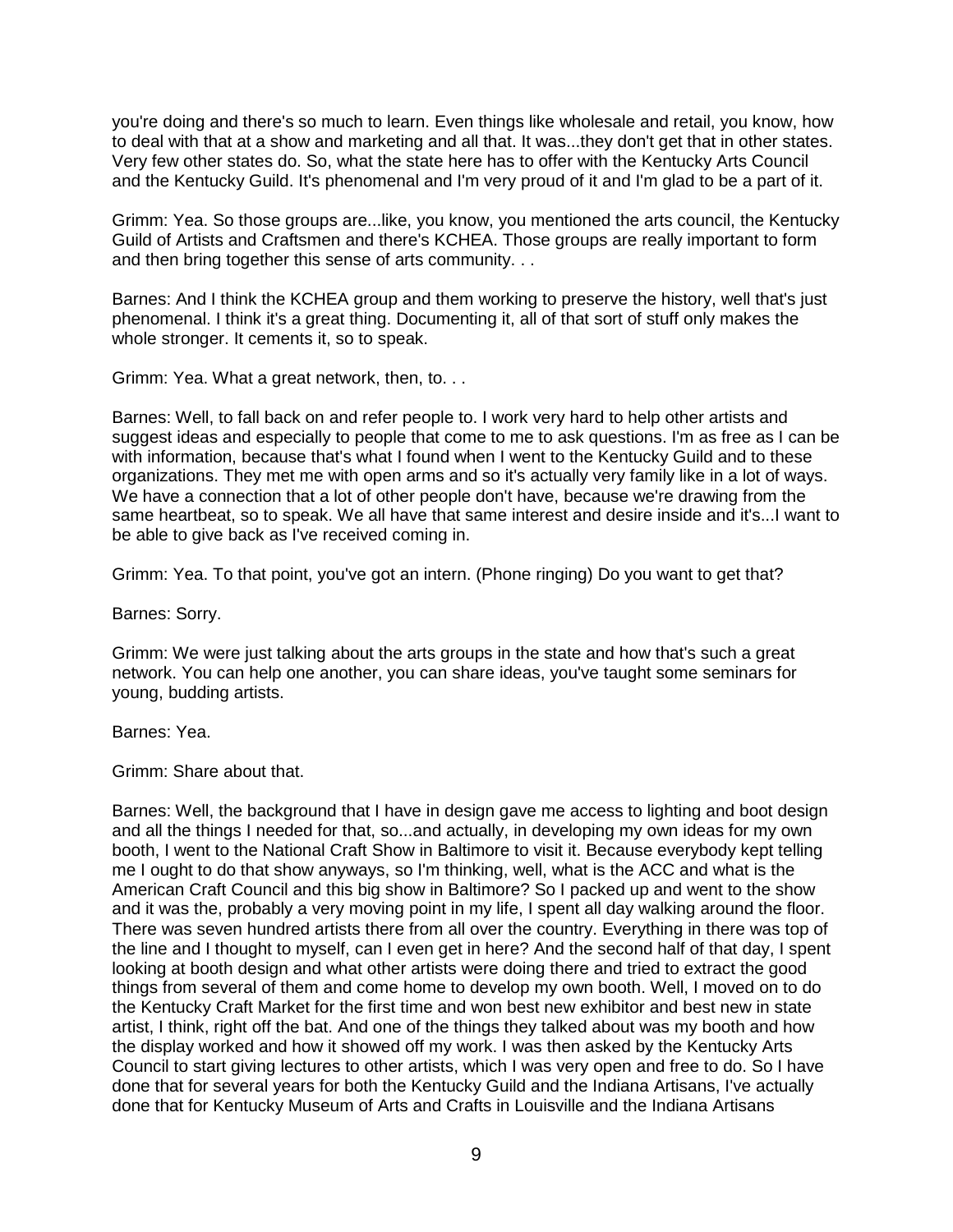Organizations in Indianapolis. So, that's part of that me giving back, trying to help people because little bitty things make a huge difference when it comes to your booth, I mean just little things as far as blocking off your booth. I mean I've seen artists where they have a table that sticks eight feet across the front of their booth leaving two feet to come in, well people aren't going to walk in there. The biggest thing I think that people misuse with booth design is lighting. The color of light that they use and how they light their work. You know, there's all these little elements that if you tweak all of them, doing everything you can, it's like, this is about sales. You can have the greatest work in the world and if it's not displayed properly you shoot yourself in the foot. So, I try to encourage those positive things for everybody.

Grimm: What about technology? Has, you know, technology has changed a whole lot since you started. Do you use that to help promote yourself or to showcase your work?

Barnes: I use it in a limited form. I have a website that I use. It's stagnate. I don't sell from it. Very early on, I discovered with that technology, people didn't buy pieces of art online. They'll go online and buy mugs and things like that and it's really great for a lot of artists, but I didn't find that it worked for me. But it's a great source, because I've had art buyers that have come in my booth, looked at my booth, went home and looked me up online and I know they've looked me up online because the next day they come back, they're mentioning things that they saw. So it's definitely a good tool to have. I use it to tout myself. I have all my works and things listed on there, so they can go there and see those. But, for the most part. . .and it's made it easier in some respects to apply to shows, because they have what's called zapplication now online, where you can... I upload images of my work and I can apply to any show across the country with a click of a button. When it works. (Laughter, Barnes) Sometimes I get very frustrated with a lot of this new technology. Seems like...if it works it's great, if it doesn't it's a pain in the tail.

Grimm: Yea. That's true. Back to your conversation about helping the next generation, you regularly have interns that work in your studio with you and that you, sort of, help to encourage. How do you use an intern? And what are you hoping to. . .

Barnes: Well, believe it or not, it starts with them coming to me. When I first started thinking about interns, I was actually going and trying to seek them out. That didn't work. The ones that have been successful for me, have been the ones that sought me out. And that means they're interested. And I've opened the door to any of those. I've had three now. It's a good thing for me because I utilize their help and preparing things and helping me get stuff made and they obviously get to learn all the processes and not just the art part of it. I teach them all of it. I make them aware of all the things that have to be done to be an artist. It's a multi-faceted business, I mean, I'm not just the artist. You know, it's important for me to pass those things on too, so that's it's not... uncovering the veil, (Laughter, Barnes) so to speak. Because not all of it's pretty. There's a lot of...the hard work part of it, the work ethic and the hauling and the setting up in the rain. Those aren't the pretty parts, but making them aware of all those things is part of it, I think.

Grimm: When you bring these young people into your studio, you have conversations with them, you work with them, does it excite you to see the energy that they bring?

Barnes: Sure it does.

Grimm: Do you think that...What are the...what excites you about that and what do you think the future holds for them in-regards-to the arts community here in the state?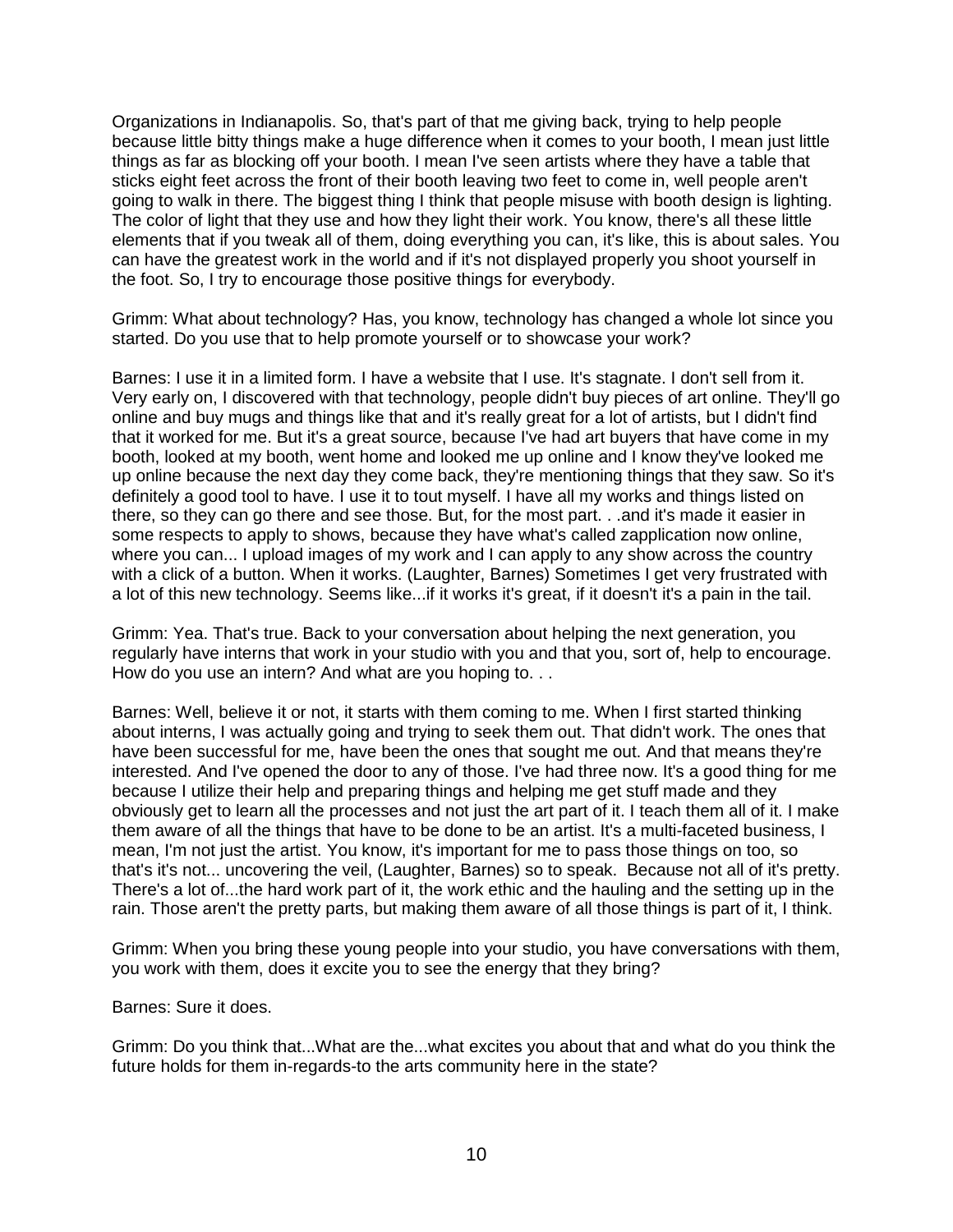Barnes: Well, you know, I hope it's positive. You know, the future of art is kind of on a downhill slide, I think, in a lot of respects and I think some of the technology is part of that. I think it's taking away from the personalization of art. I'm hoping that continues to come back, but yea, I'm hopeful for them and I try to push them in the right direction and help them move to the right place with that.

Grimm: Yea. And you don't just work them to the bone and then say, thanks, see you later. You may even pay them. . .

Barnes: I actually pay them. I don't pay them a whole lot, but I do pay them. I've not had an intern that I haven't done that with. It's important for me to not feel like I'm using somebody. So, yea, I pay the intern and, but, the knowledge that they're learning is much greater than the monetary part of it. And they need it. A lot of them need it. Because, you know, they don't have...I was very fortunate to grow up in a household where I was able to learn a lot of skills and all those things and a lot of these interns have the ideas, but not necessarily the skills, and I can actually help them in that area as well.

Grimm: Yea. So when you meet somebody for the first time at a party or at a meeting where they don't even see your work, it's not at a show where they can see it. How do you describe what you do?

Barnes: I just basically start out with mixed media, I work in mixed media with wood, metal and glass. It's that simple. And I'll talk about the fact that it's 3D. That I do fused work, that I mix the different materials together and then I will usually hand them a card and send them to my website. (Laughter, Barnes)

Grimm: Sorry, could you answer that again, I didn't have the camera on.

Barnes: What part?

Grimm: Just how he describes.... The whole last question. Yea, how do you describe your work?

Barnes: Well I see myself as a mixed media artist. Mixing wood, metal and glass together and I talk about it from that perspective. I talk about doing three dimensional stained glass, but basically end up handing them a card and sending them to my website, because it's really hard to describe what I do, verbally, I think it's very visual and I think you have to go that route with it.

Grimm: Yea. Well, you've received quite a few accolade for your work. What are some of the awards or mentions that you're most proud of?

Barnes: Well, you know, I think, of course being a Kentucky Guild member and a Kentucky Arts Council, the Kentucky Craft Market, I was very easily connected. Say the question again?

Grimm: Your accolades, what are you most proud of? All these awards that...

Barnes: One of the big things, for me, was being commissioned to do the Governor's Awards for the Arts for the state of Kentucky. That came along at a time when I...almost like it was handed to me. It was a great publicity thing. It was published in a lot of magazines and print. Of course, I actually got to meet a lot of the people that actually received the awards. The year I did the awards, Patricia Neal, the actress, was one of the recipients. I don't know if you remember her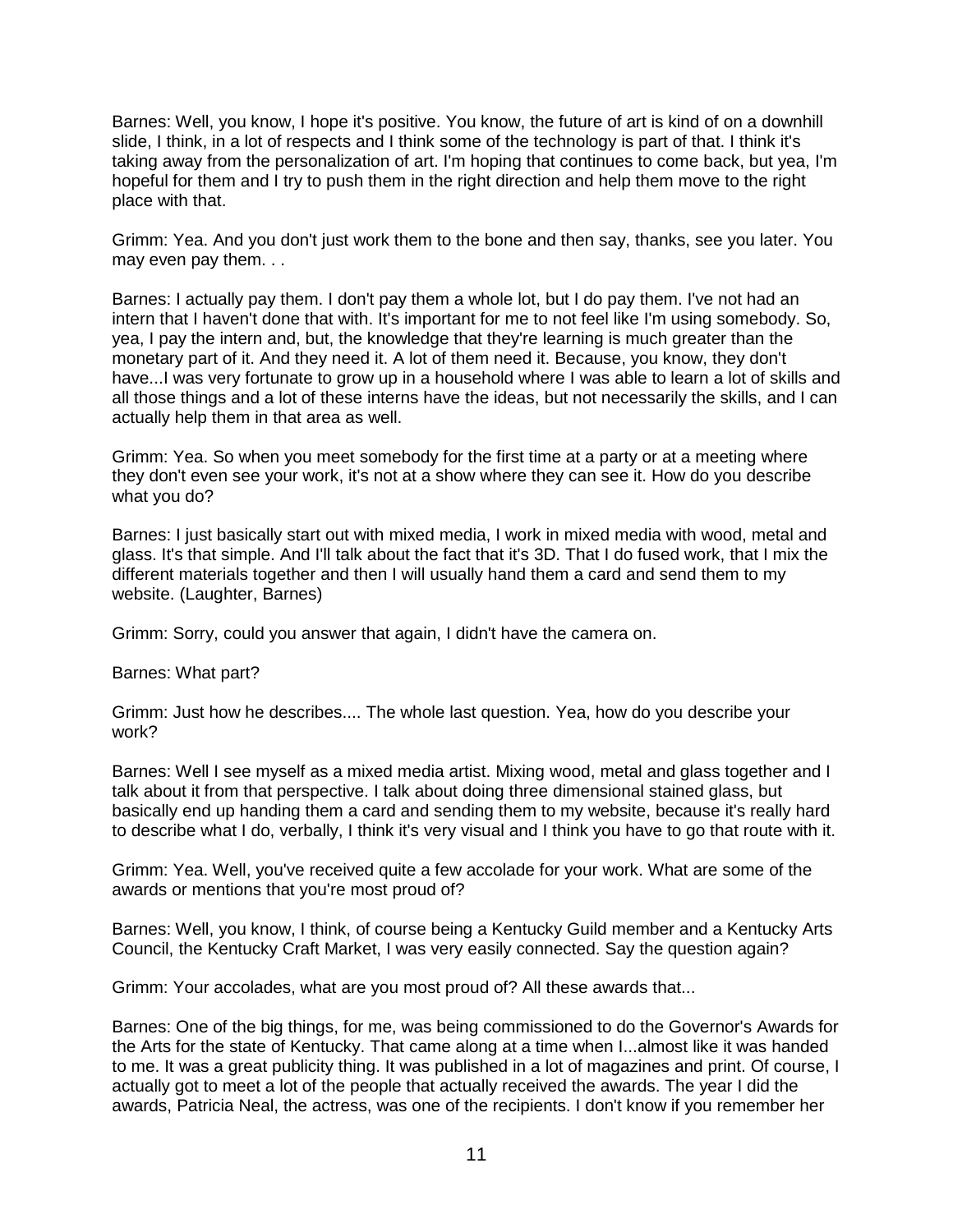or not, but she was in the movie Breakfast at Tiffany's. Got a wonderful letter back from her, with her signature on it. Told me where her piece was located in New York City on the upper west side looking out the window with the light shining through the piece. So yea, that was a huge moment. It was a major milestone, I think, because it gave me a credibility that I could talk about in my booth to buyers, being recognized by the state like that. And I was in good company, you know, with Arturo Sandoval and several other, only about ten or twelve I think at that time. Stephen Powell was another one that actually had that honor too, so it kind of lumped me in a nice little group of people, not knowing that I deserved it at the time, but it was a great thing. And of course I travel and do shows all over the country and I've won awards in Chicago, all over the country, but you know, to do to Chicago for instance (Phone rings). . .Chicago, I guess right?

## Grimm: Yea.

Barnes: So, when you go to Chicago for the...one of the first times I went to Chicago and did a show with ( ) Productions and you win best of show for a show and no one there knows who you are, that made me feel pretty good. Because, this world we're living in with the art, I mean, it's very political and there's a lot of strings that get pulled with things and I said, for me to go to Chicago and win first place at a show, meant a lot to me. So, yea, that was another neat award that I won. And of course, getting the commission pieces, like the Owensboro commission, I see that as a huge deal too. That's a major award for me. That piece is going to hang there for many, many years to come. At least I hope. Hopefully it will outlast me.

Grimm: Ok and then, what have you learned about yourself through your work and the art world?

Barnes: Well, I think, for me, the...Puff be gone. (Laughter, Barnes) What did I say, you know?

Grimm: You started out working with your dad in the craft trade. You had this realization that that wasn't what you wanted long term, you know, you went to UK. Your work has evolved. What have you learned through all these different steps and these processes about who you are?

Barnes: I think this speaks to the persistence. Have the will to keep pushing. Drive to not let someone say no. Not accepting that no. figuring out how to get around that no, to get what you need to do move forward. You know, applying to these shows is a lot of hard work and you get rejected sometimes and you can't figure out why, you know, and it has nothing to do with me, it's whose looking at the slides that day. And it would be easy to give up, but there is a persistence that I've got, that's allowed me to keep pushing and not let anything stand in my way. I would say that that's one of the major parts that's made me who I am today.

Grimm: Yea. So what excites you for the future? Do you think you're...Do you have any idea where you're going to end up?

Barnes: Well, I had somebody ask me the other day when I was going to retire. And I'm like, I have no intention of retiring. I will die making things. I'm just. . .That's just part of me. Why would I be here if I was just going to sit down? (Laughter, Barnes) My plan is to keep going. Continue to evolve. Come up with new ideas. Hopefully, it will come to a point where, some point where I can focus on creating some large three dimensional pieces that are just for the fun of it. Not necessarily with the monetary thought in mind, but you know, the reality is, it is a business and